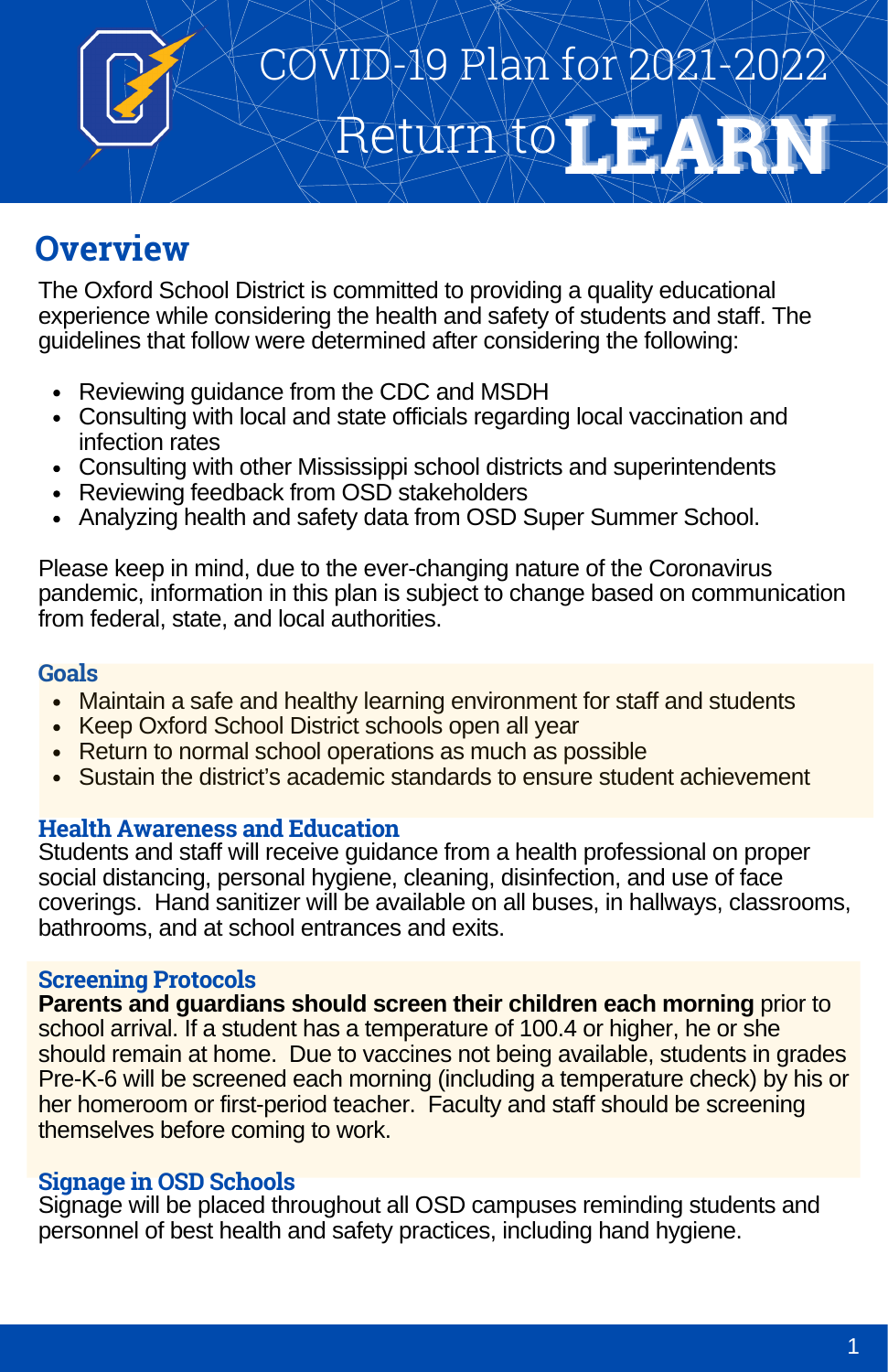#### **Social Distancing**

Social distancing is important to ensure the health and safety of students and staff. Social distancing will be practiced on all OSD campuses when feasible.

#### **Visitors**

Non-essential visitors will be limited and seen by appointment only at the discretion of the building principal. Any visitor entering the building will be screened (including a temperature check). Lunch guests will not be allowed at this time.

#### **Face Coverings**

Face coverings **are recommended, but not required** for all non-vaccinated faculty, staff, students, and visitors inside OSD buildings. The superintendent may require masks for all faculty, staff and students if state and/or local health data indicates a need to do so or if federal and/or state health guidelines call for such measures.

#### **Sports and Extracurricular Activities**

The Oxford School District will follow the guidance and activities calendar of the Mississippi High School Activities Association for all athletic events and MHSAA sanctioned activities.

#### **Child Nutrition**

Elementary students will report directly to classrooms as they arrive to school. Breakfast will be served in the classrooms. Secondary students may choose a grab-and-go meal upon entering the building or eat in the cafeteria.

Lunches will be served in OSD Cafeterias. Elementary students will enter and exit the cafeteria by class on a staggered schedule. Elementary students will sit according to their class, and tables will be socially distanced. Disposable trays and utensils will be used in all OSD cafeterias.

#### **Gatherings**

Commons areas at secondary schools will be closed during class changes. Recess at elementary schools and outside gatherings at secondary schools will return to normal operations.

#### **Other School Operations Mitigation Strategies**

- Restrooms at secondary schools will be cleaned multiple times throughout the day.
- Only one class at a time will use restroom facilities in OSD elementary schools. Restrooms at elementary schools will be cleaned frequently throughout the school day.
- Each elementary student will have individual school supplies. Supplies will not be shared among students.
- PreK-1st grade classrooms will remain separated throughout the school day while indoors.
- 2nd-5th grade teams (switch classes) will remain separated from other teams throughout the school day.
- Hall movement at elementary schools will be staggered by class to allow for social distancing.
- Classrooms will be disinfected between classes (elementary and secondary)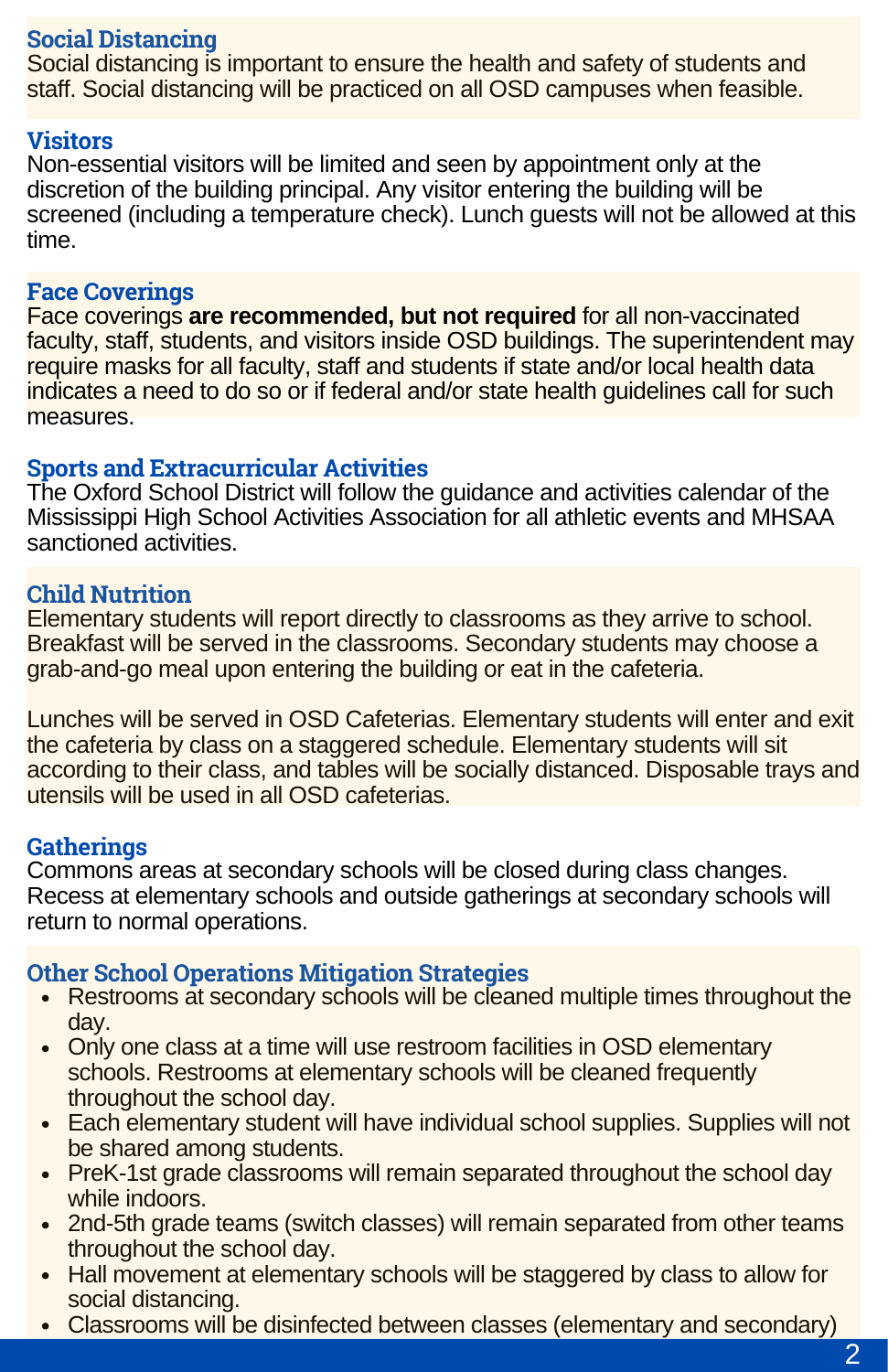# QUARANTINE PROCEDURES

#### **Parent notifies school that student has tested positive for Covid-19:**

- Quarantine at home for 10 calendar days from the onset of symptoms and
- Fever free for at least 24 hours without medication and
- Decrease in symptoms

## **Parent notifies school that student has Covid-19 symptoms:**

- *Negative Test Result*
	- Return to school after:
		- **Fever free for at least 24 hours without fever-reducing** medication and
		- Decrease in symptoms
- + *Positive Test Result*
	- Return to school after:
		- Quarantine for 10 calendar days from the onset of symptoms and
		- **Fever free for at least 24 hours with fever-reducing medication** and
		- Decrease in symptoms

### **Student notifies school staff of his/her Covid-19 symptoms:**

- The student is immediately removed from class and isolated in a designated location
- The parent/guardian is contacted by the school nurse
- *Negative Test Result*
	- Return to school after:
		- Fever free for at least 24 hours without fever-reducing medication and
		- Decrease in symptoms
- + *Positive Test Result*
	- Return to school after:
		- Quarantine for 10 calendar days from the onset of symptoms and
		- **Fever free for at least 24 hours with fever-reducing medication** and
		- Decrease in symptoms